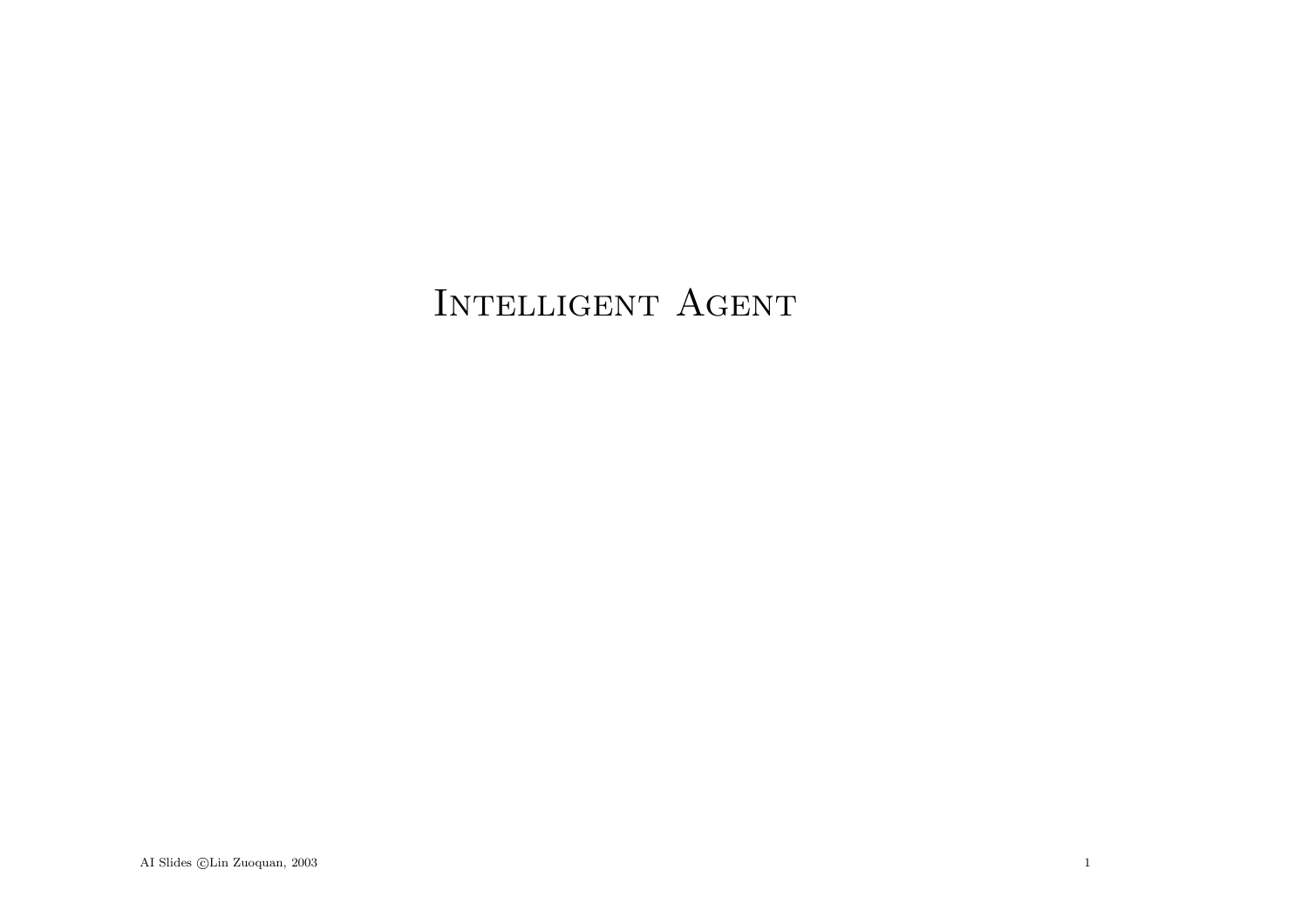## 2 INTELLIGENT AGENT: Outline

- $\Diamond$  Agent
- $\diamondsuit$  PAGE (Percepts, Actions, Goals, Environment)
- $\diamondsuit$  Environment types
- $\diamondsuit$  Agent functions and programs
- $\diamondsuit$  Agent types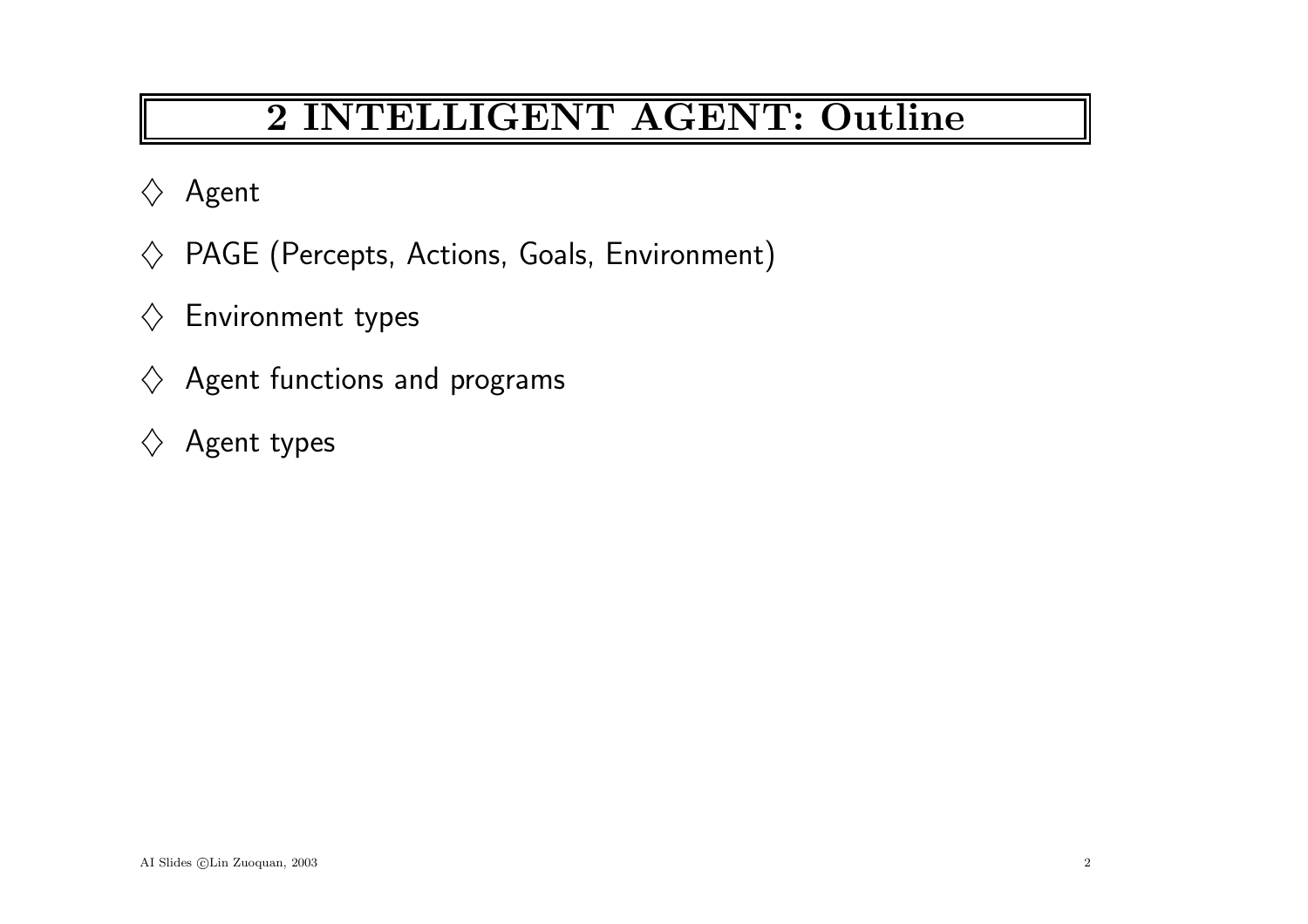### Agent

An agen<sup>t</sup> is anything that can be viewed as perceiving its environment through sensors and acting upon that environment through effectors.

– an animal agen<sup>t</sup>

- <sup>a</sup> human agen<sup>t</sup>
- <sup>a</sup> robotic agen<sup>t</sup>
- <sup>a</sup> software agent:

internet agen<sup>t</sup> - crawler, softbot, webbot, search agent, email agent, schedule agent, etc.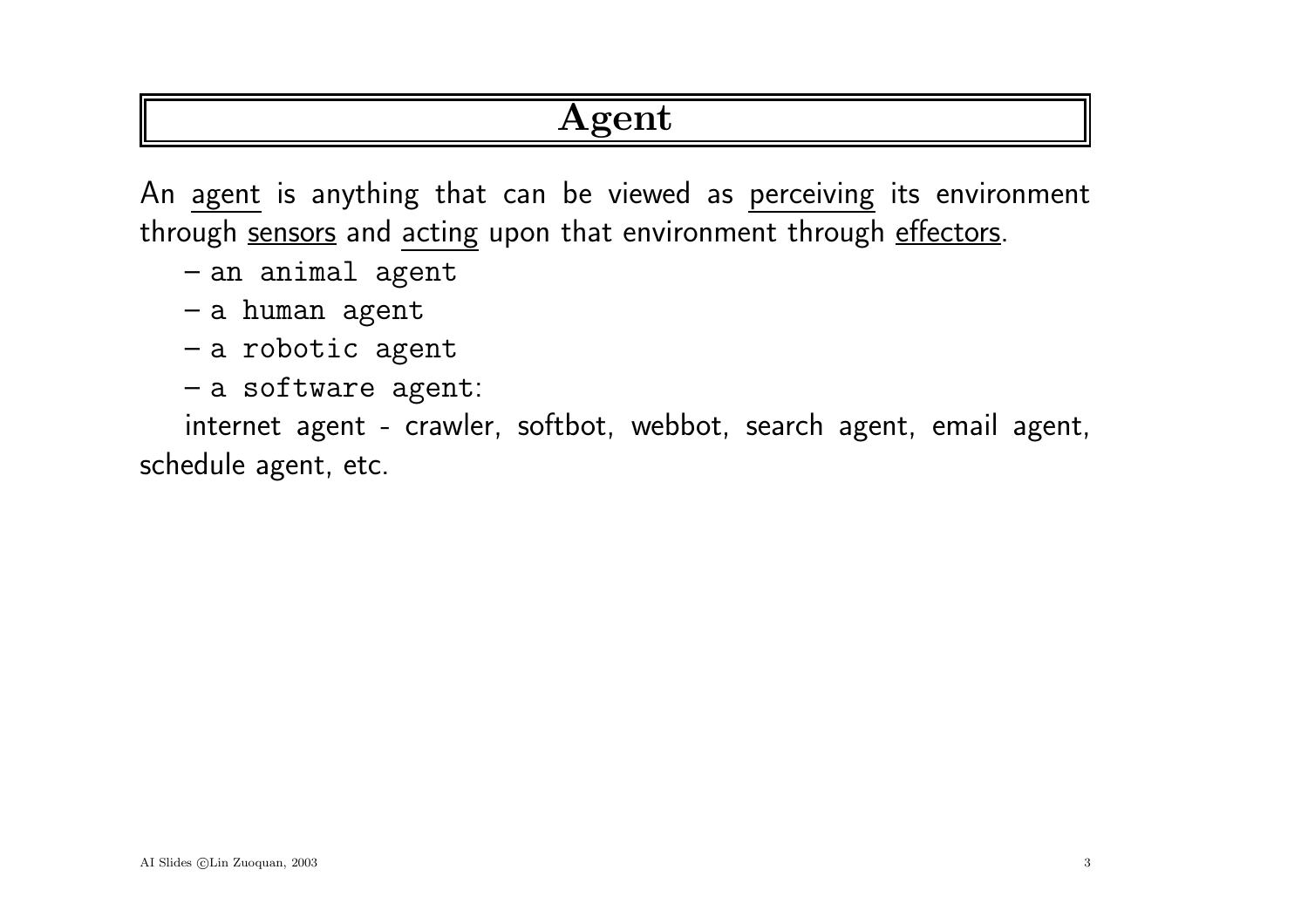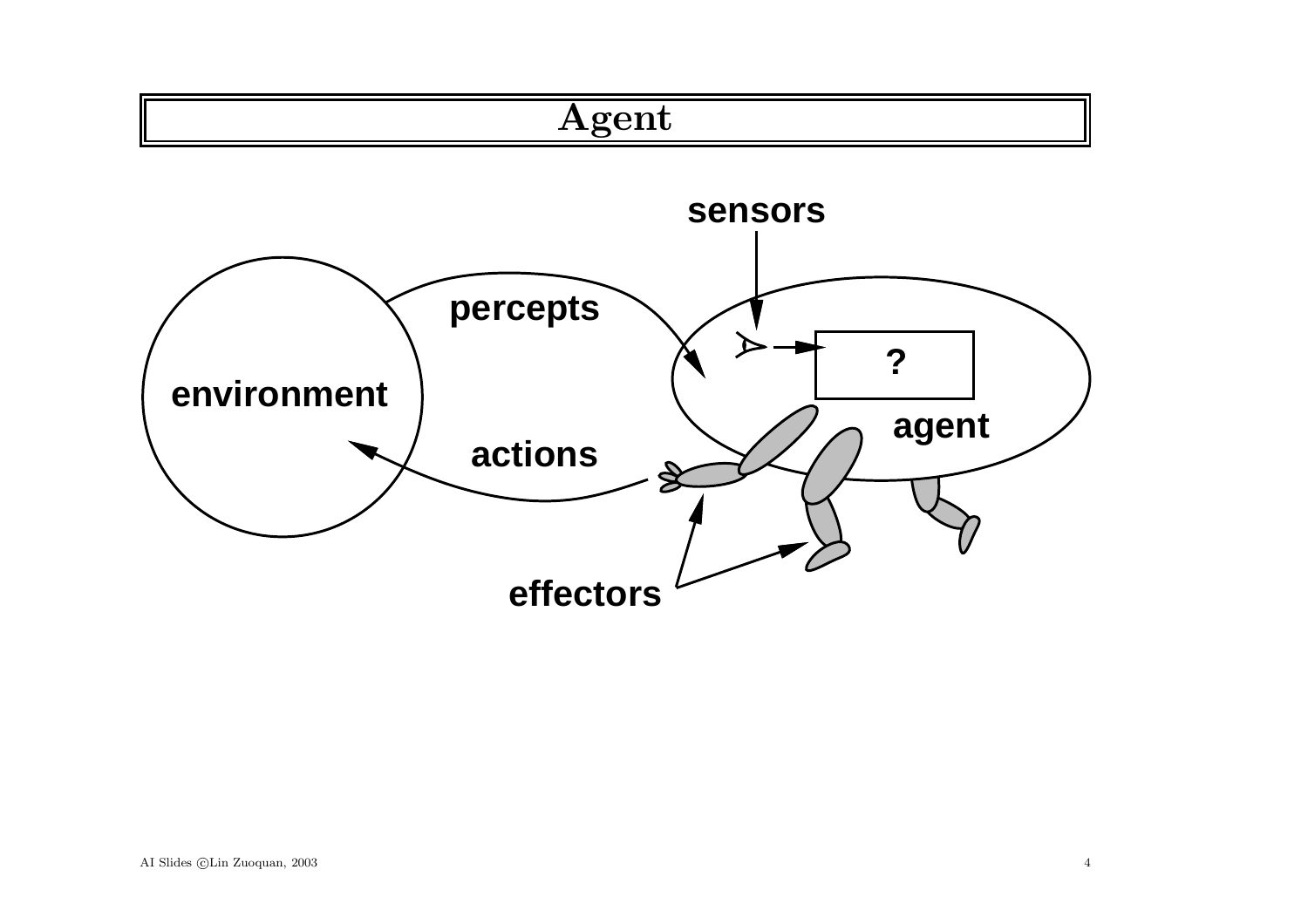## PAGE

Must first specify the setting for intelligent agen<sup>t</sup> design

Consider, e.g., the task of designing an automated taxi:

Percepts??

Actions??

Goals??

Environment??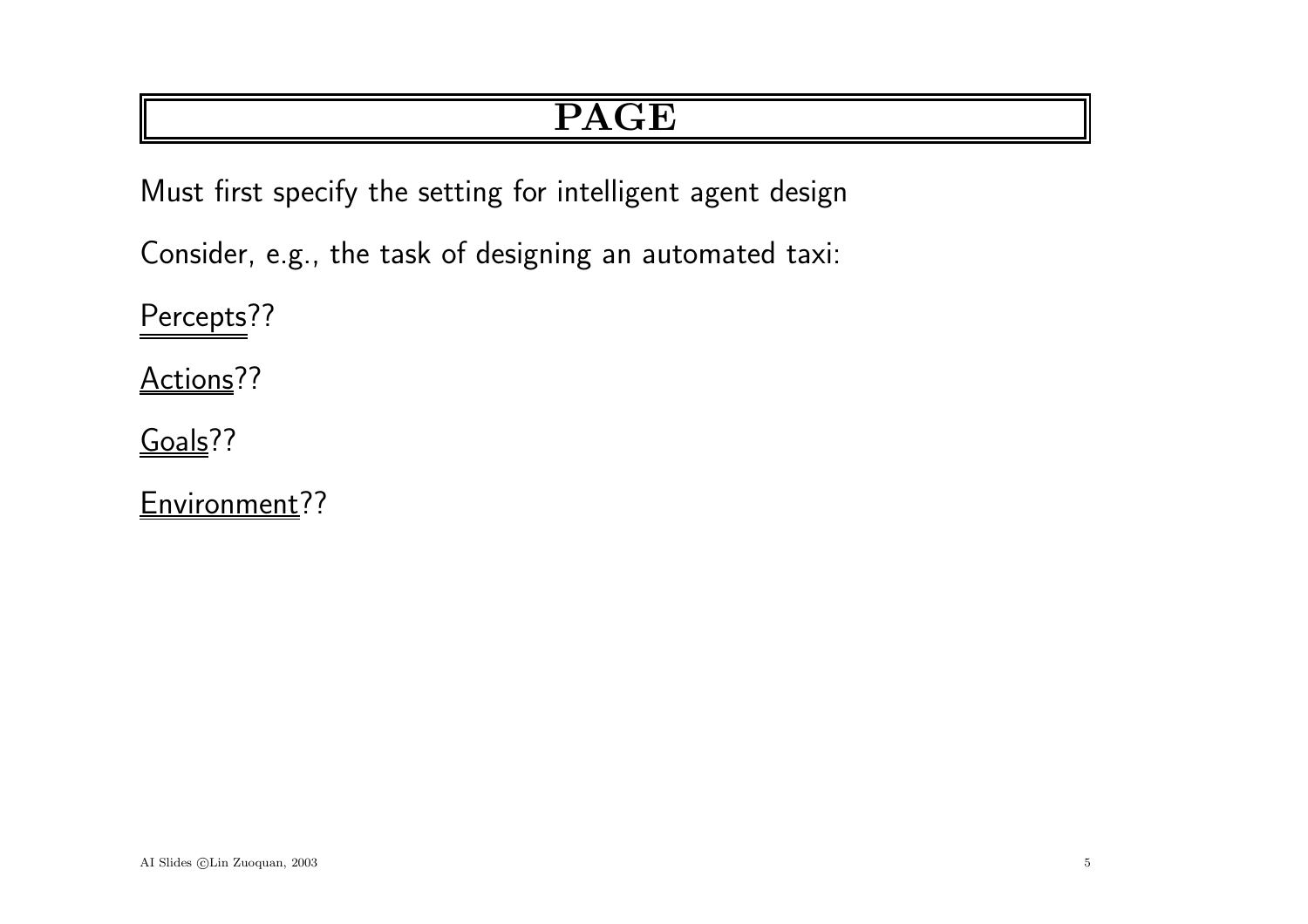### PAGE

E.g., the task of designing an automated taxi:

Percepts?? video, accelerometers, gauges, engine sensors, keyboard, GPS, . . .

 $Actions?$  steer, accelerate, brake, horn, speak/display,  $\dots$ </u>

Goals?? safety, reach destination, maximize profits, obey laws, passenger comfort, . . .

Environment?? urban streets, freeways, traffic, pedestrians, weather, customers, . . .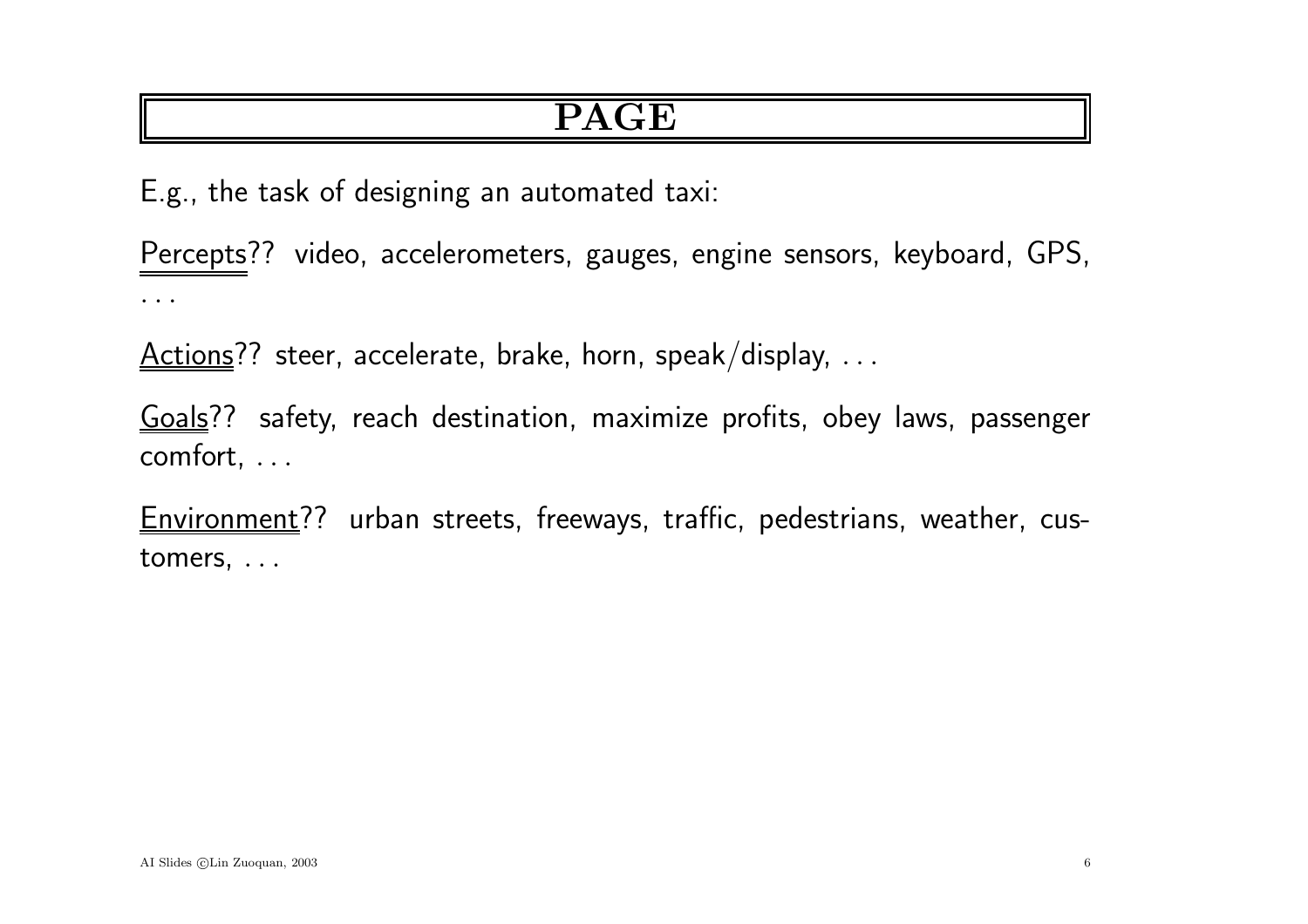## Web shopping agent

Percepts??

Actions<sup>??</sup>

Goals??

Environment??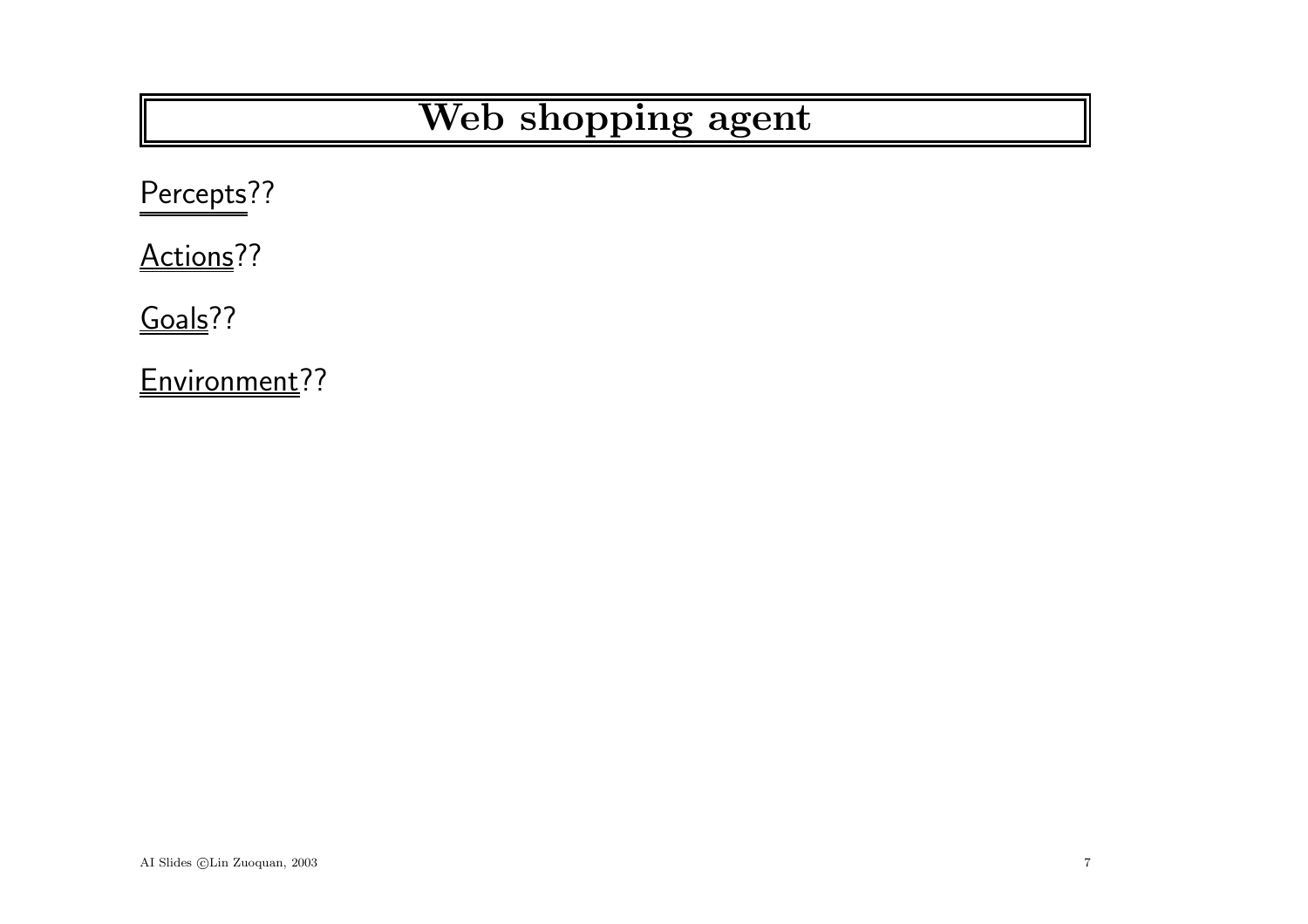### Rational agents

A rational agen<sup>t</sup> is one that does right thing.

Without loss of generality, "goals" specifiable by performance measure defining <sup>a</sup> numerical value for any environment history

Rational action: whichever action maximizes the expected value of the performance measure given the percept sequence to date

Rational  $\neq$  omniscient Rational  $\neq$  clairvoyant Rational  $\neq$  successful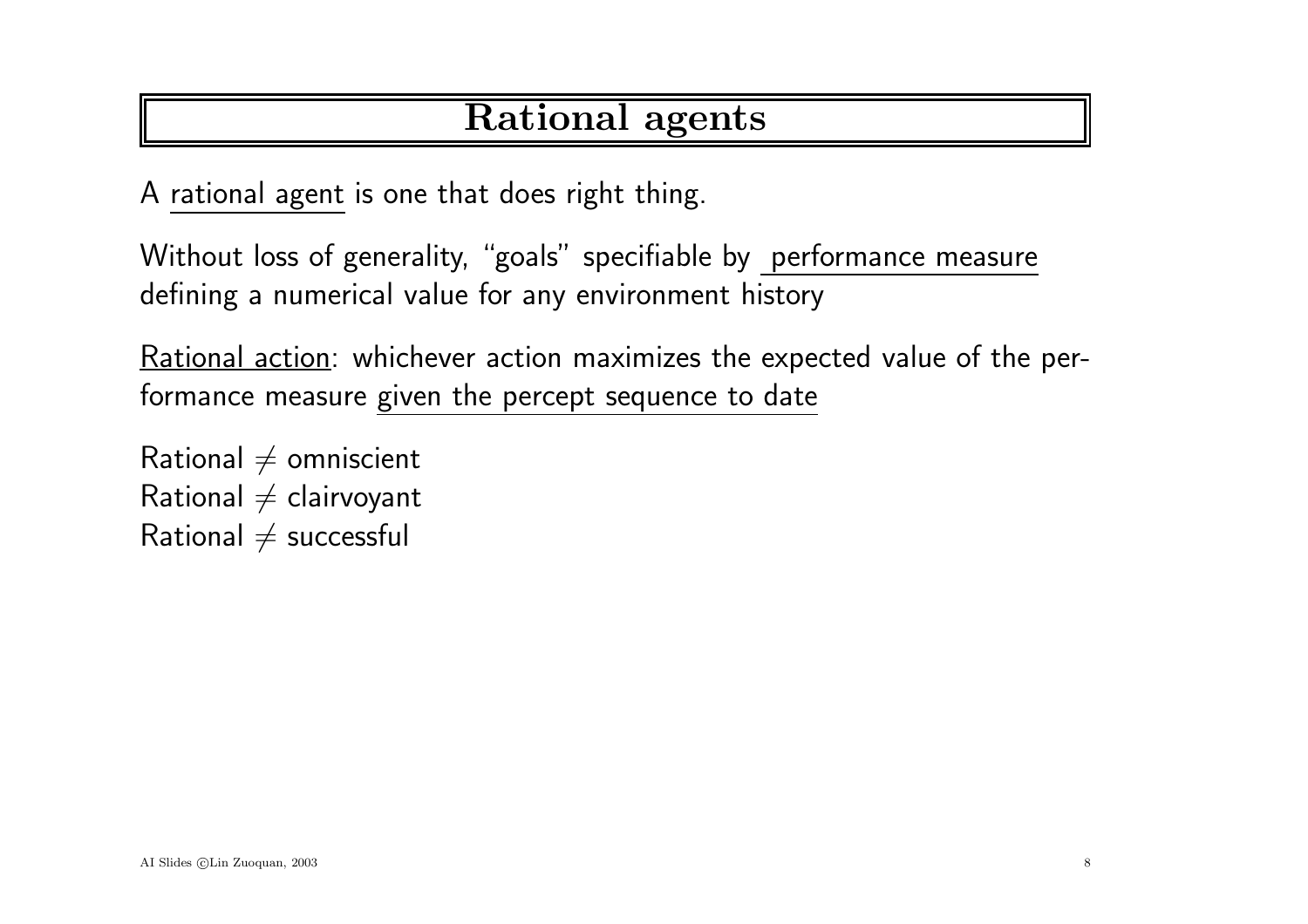# Environment Types

|                 | Solitaire Backgammon | Internet shopping | laxi |
|-----------------|----------------------|-------------------|------|
| Accessible??    |                      |                   |      |
| Deterministic?? |                      |                   |      |
| Episodic??      |                      |                   |      |
| Static??        |                      |                   |      |
| Discrete??      |                      |                   |      |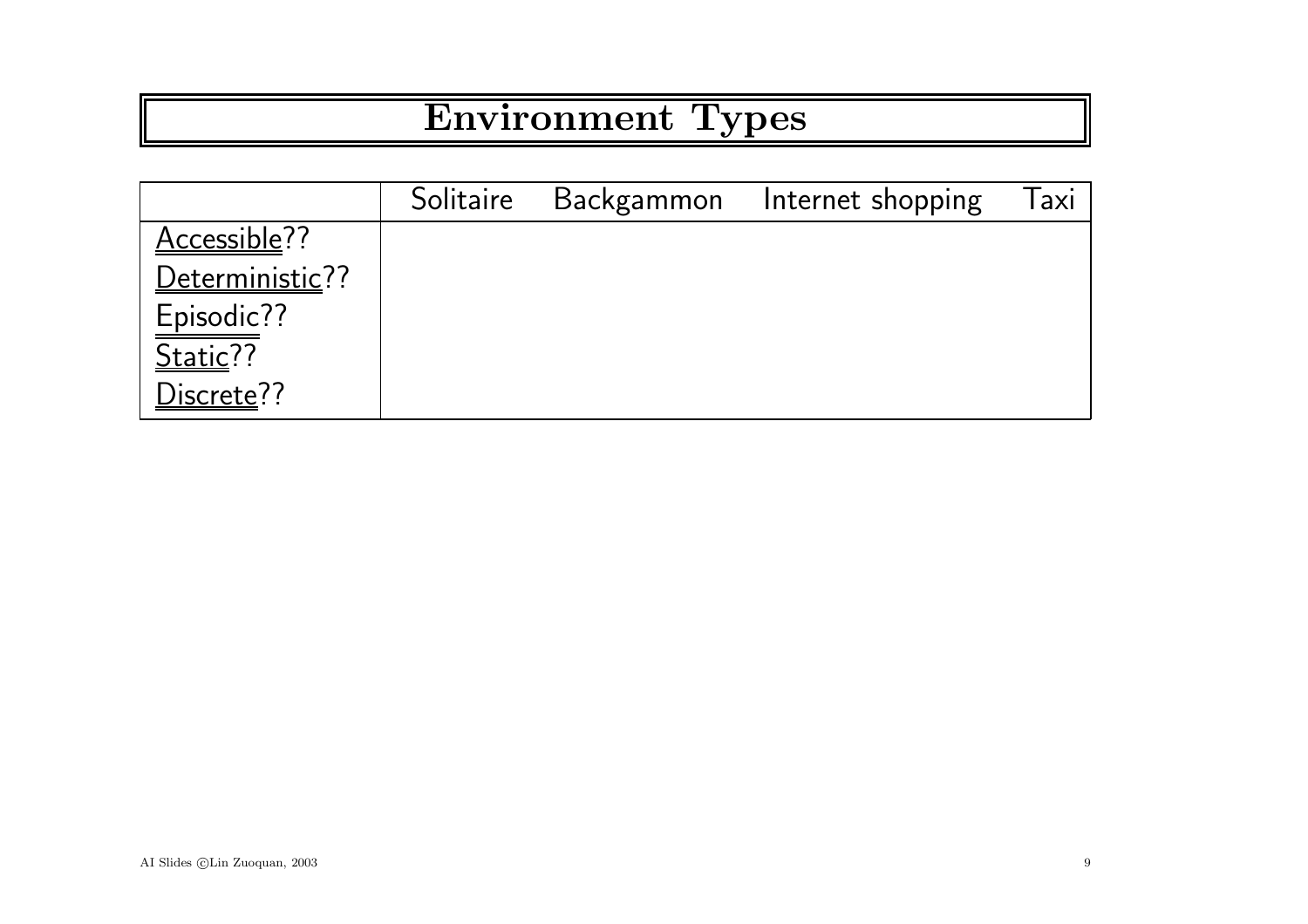## Environment types

|                 | Solitaire | Backgammon | Internet shopping | <b>axi</b> |
|-----------------|-----------|------------|-------------------|------------|
| Accessible??    | Yes       | Yes        | No                | No         |
| Deterministic?? | Yes       | No         | Partly            | No         |
| Episodic??      | No        | No         | No                | No         |
| Static??        | Yes       | Semi       | Semi              | No         |
| Discrete??      | Yes       | Yes        | Yes               | N۵         |

The environment type largely determines the agen<sup>t</sup> design

The real world is (of course) inaccessible, stochastic, sequential, dynamic, continuous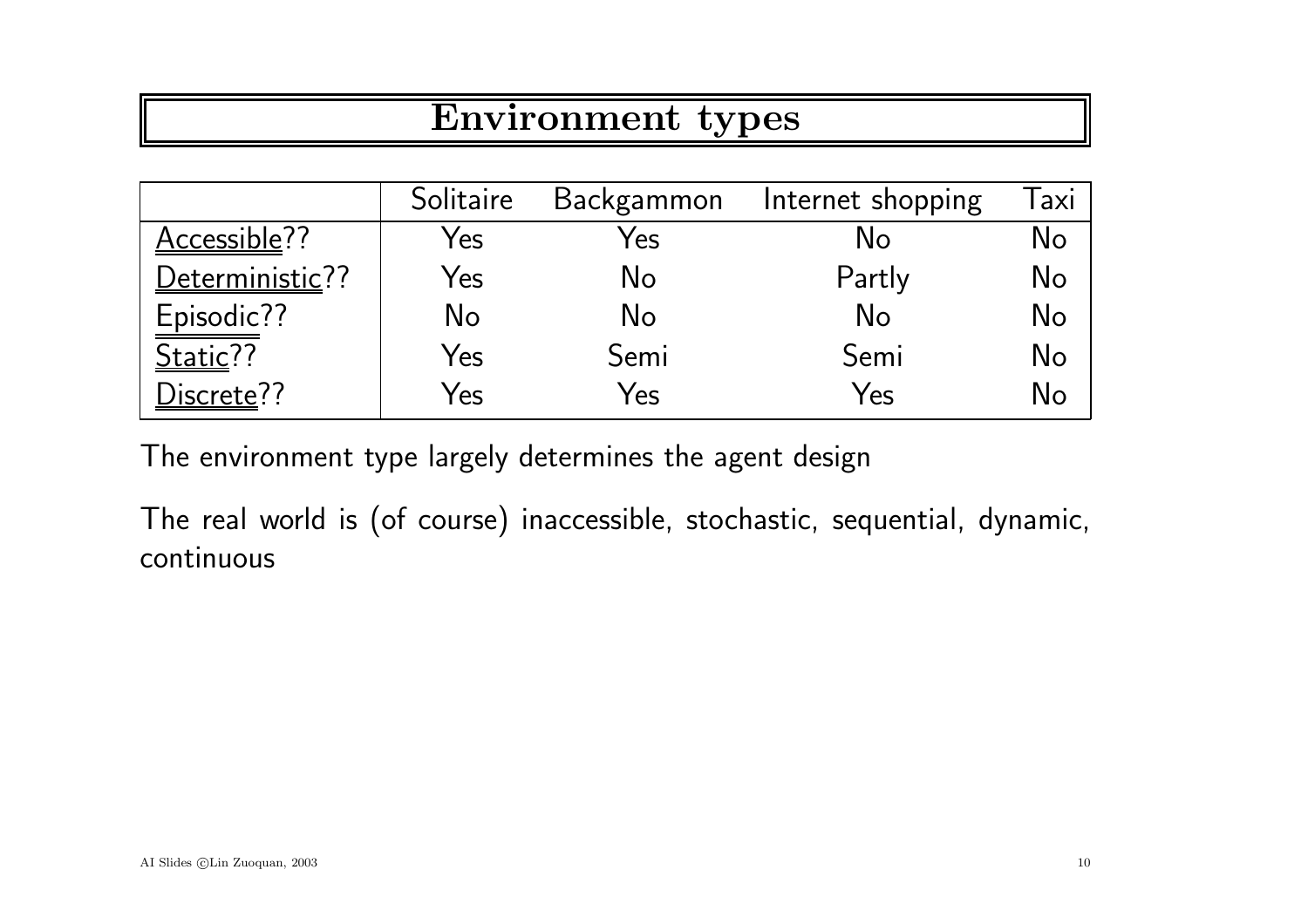## Agent Functions and Programs

An agen<sup>t</sup> is completely specified by the agen<sup>t</sup> function mapping percept sequences to actions

(In principle, one can supply each possible sequence to see what it does. Obviously, <sup>a</sup> lookup table would usually be immense.)

One agen<sup>t</sup> function (or <sup>a</sup> small equivalence class) is rational

Aim: find <sup>a</sup> way to implement the rational agen<sup>t</sup> function concisely

An agen<sup>t</sup> program takes <sup>a</sup> single percept as input, keeps internal state:

function SKELETON-AGENT(  $percept$ ) returns action static: memory, the agent's memory of the world  $memory \leftarrow \text{UPDATE-MEMORY}(\textit{memory}, \textit{percept})$  $action \leftarrow \text{Choose-BEST-ACTION}(memory)$  $memory \leftarrow \text{UPDATE-MEMORY}(memory, action)$ return action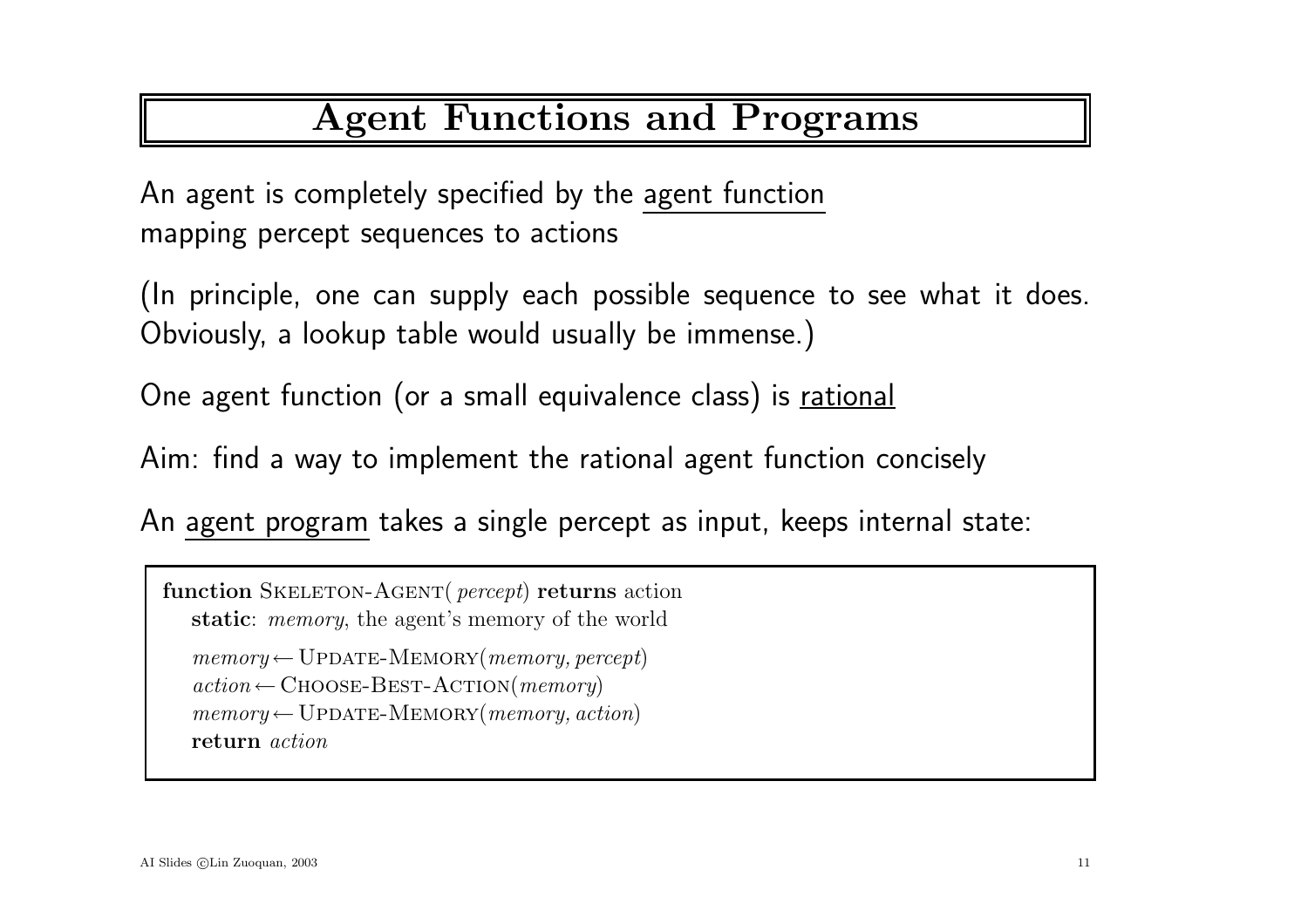#### The code

The code is divided into four directories:

- agents: code defining agen<sup>t</sup> types and programs
- algorithms: code for the methods used by the agen<sup>t</sup> programs
- environments: code defining environment types, simulations
- domains: problem types and instances for input to algorithms

(Often run algorithms on domains rather than agents in environments.)

```
(setq joe (make-agent :name 'joe :body (make-agent-body)
                     :program (make-dumb-agent-program)))
```

```
(defun make-dumb-agent-program ()
(let ((memory nil))
  #'(lambda (percept)
       (push percept memory)
       'no-op))
```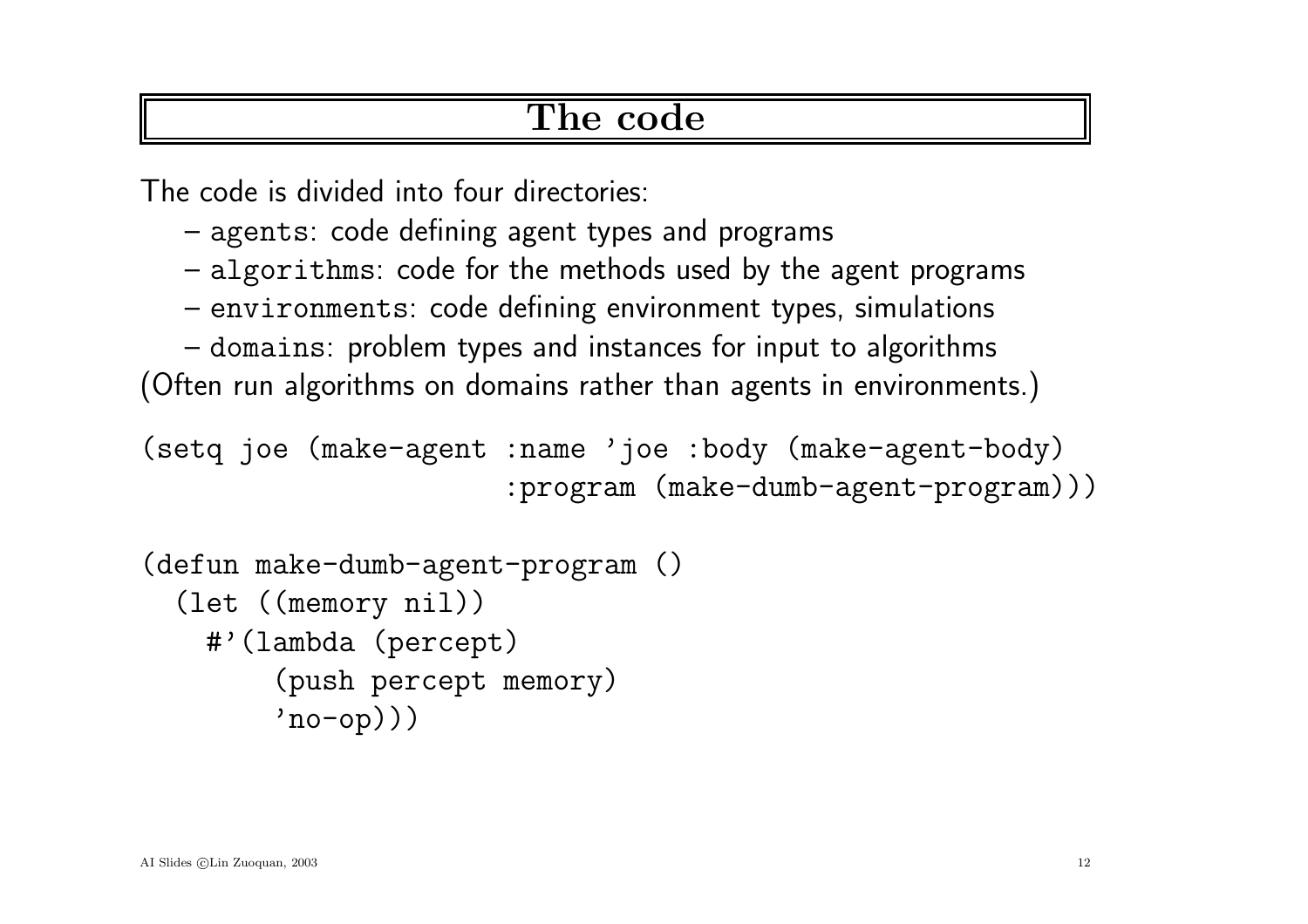## Agent Types

Four basic types in order of increasing generality:

- $\hbox{--}$  simple reflex agents
- $\hbox{--}$  reflex agents with state
- goal-based agents
- utility-based agents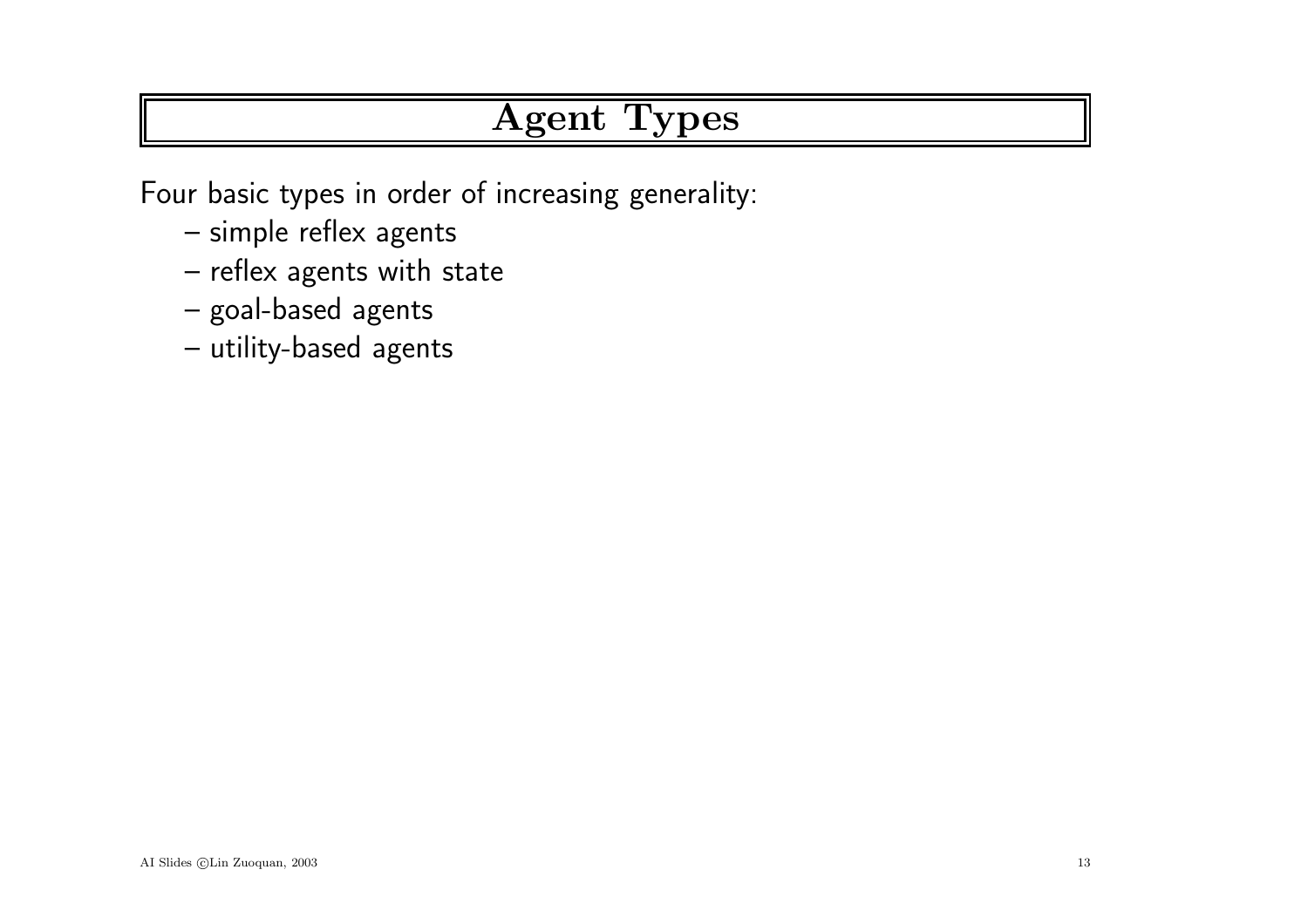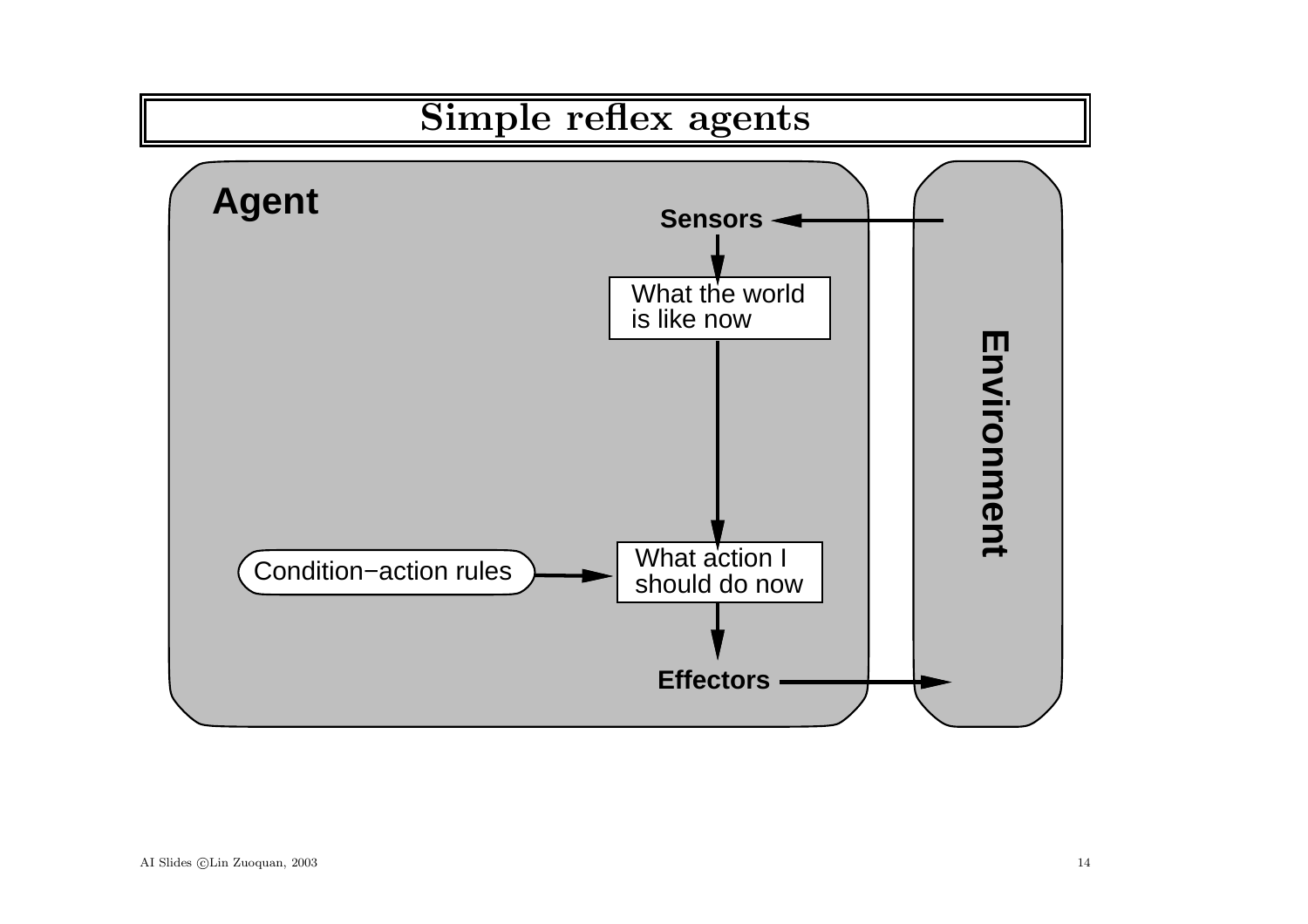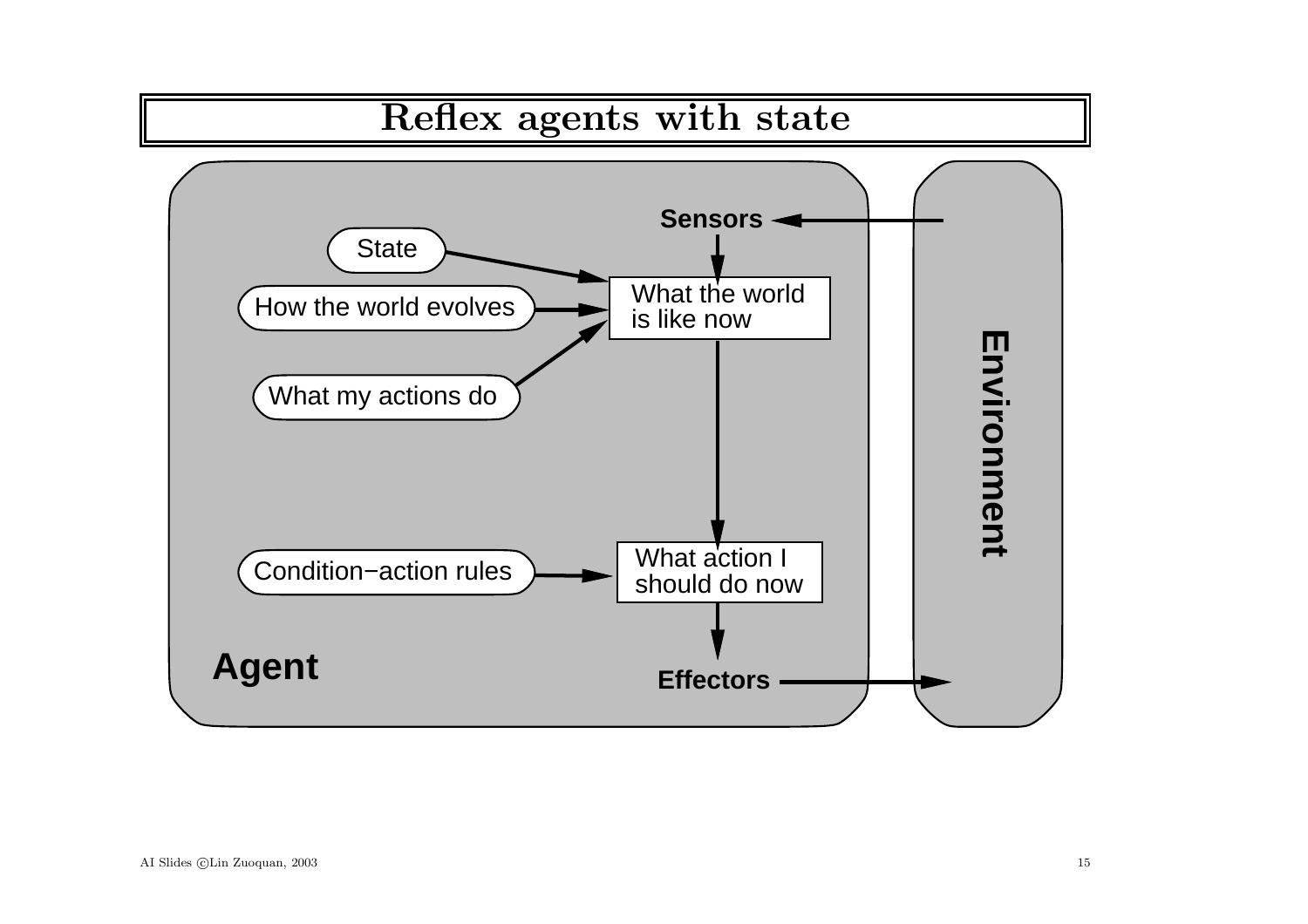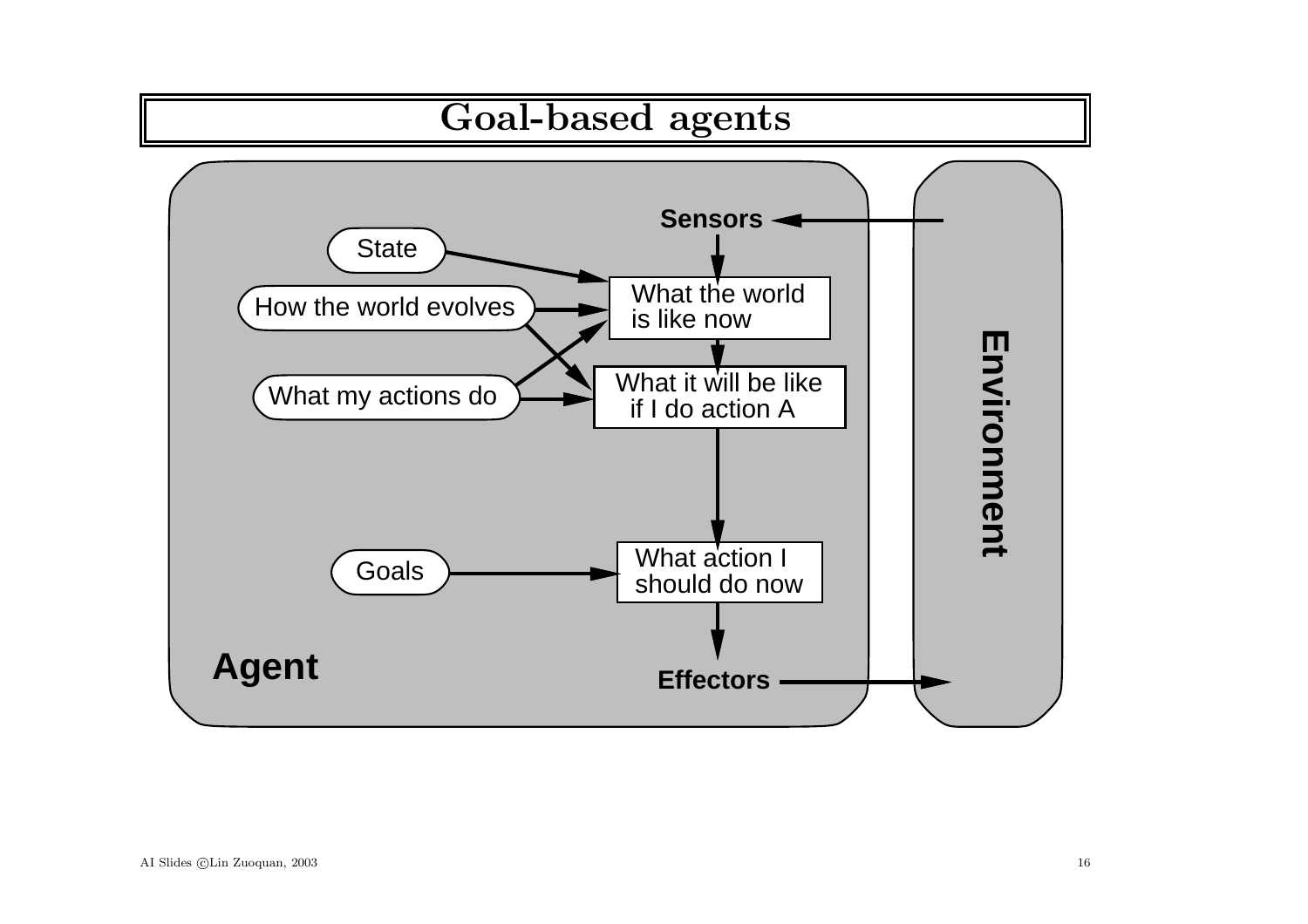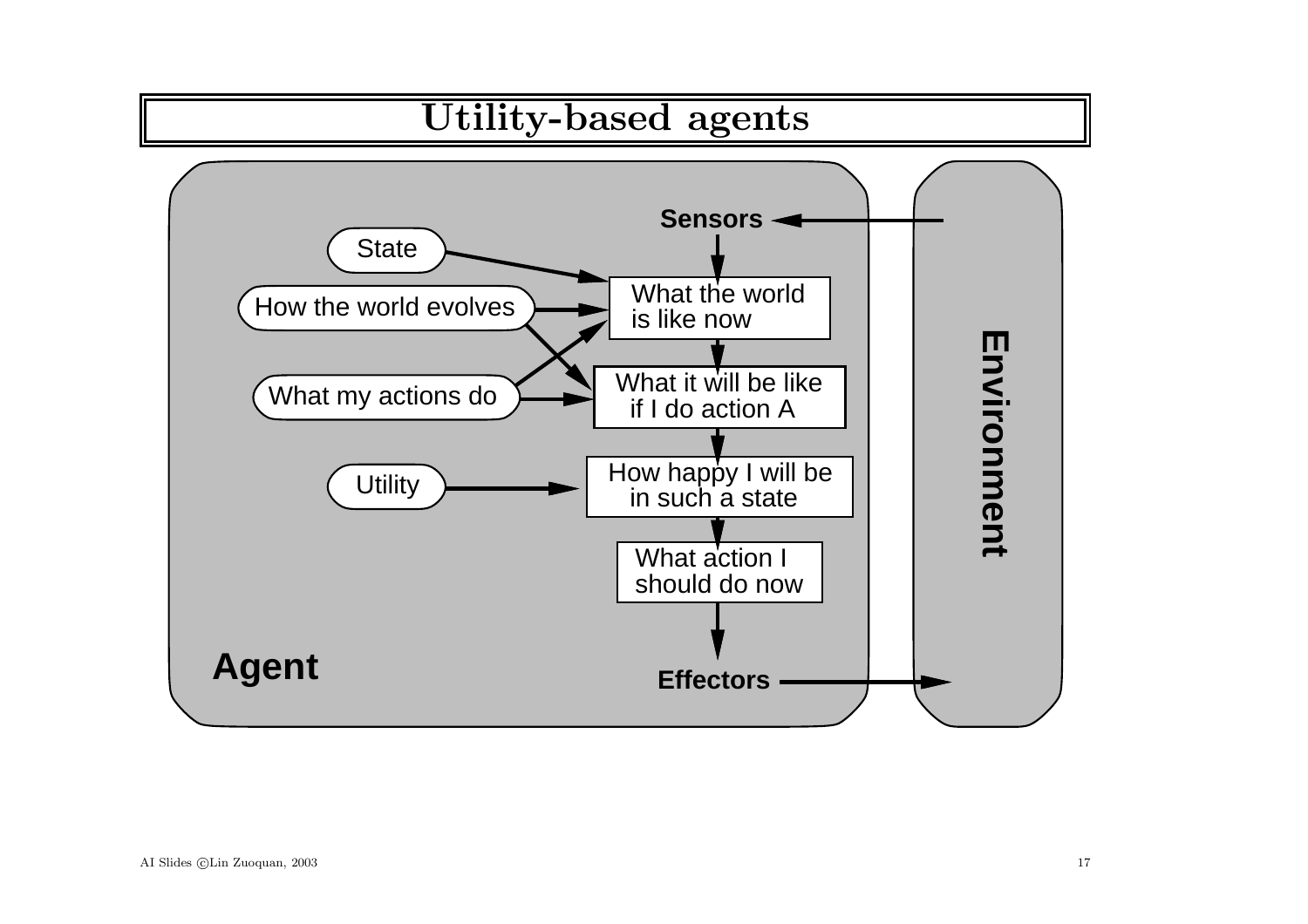## The Vacuum World

code/agents/environments/vacuum.lisp

Percepts (<br/>bump> <dirt> <home>)

Actions shutoff forward suck (turn left) (turn right)

Goals (performance measure on environment history)

- $-+100$  for each piece of dirt cleaned up
- -1 for each action
- $-$  -1000 for shutting off away from home

Environment

- $\,$  grid, walls/obstacles, dirt distribution and creation, agent body
- movement actions work unless bump into wall
- suck actions put dirt into agent body (or not)

Accessible? Deterministic? Episodic? Static? Discrete?